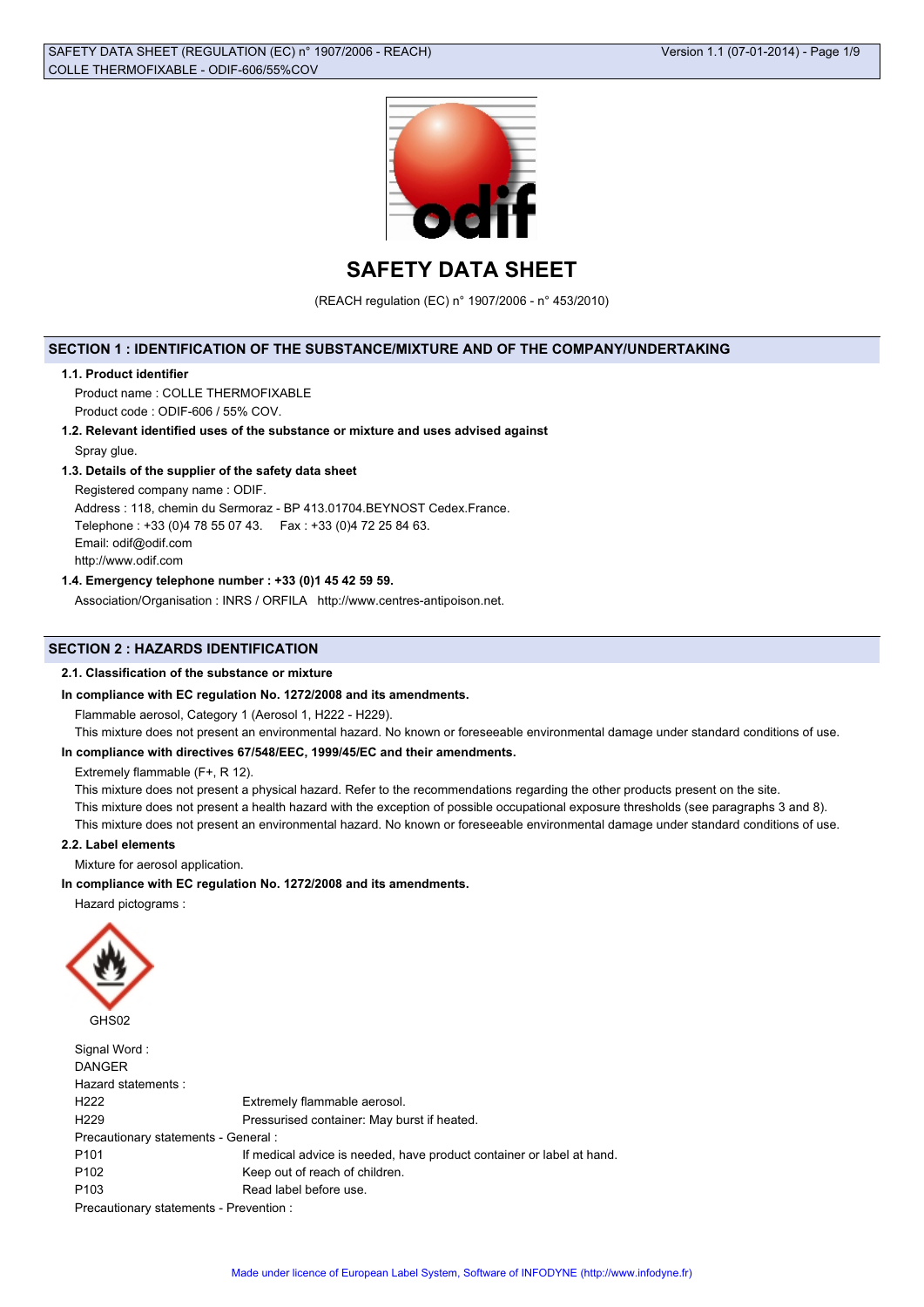| SAFETY DATA SHEET (REGULATION (EC) n° 1907/2006 - REACH) | Version 1.1 (07-01-2014) - Page 2/9                                |  |
|----------------------------------------------------------|--------------------------------------------------------------------|--|
|                                                          | COLLE THERMOFIXABLE - ODIF-606/55%COV                              |  |
| P210                                                     | Keep away from heat/sparks/open flames/hot surfaces. — No smoking. |  |
| P <sub>211</sub>                                         | Do not spray on an open flame or other ignition source.            |  |
| P251                                                     | Pressurized container: Do not pierce or burn, even after use.      |  |

Precautionary statements - Storage :

P410 + P412 Protect from sunlight. Do no expose to temperatures exceeding 50 oC/122oF.

## **2.3. Other hazards**

The mixture does not contain any substances classified as 'Substances of Very High Concern' (SVHC) by the European CHemical s Agency (ECHA) under article 57 of REACH: http://echa.europa.eu/fr/candidate-list-table

The mixture satisfies neither the PBT nor the vPvB criteria for mixtures in accordance with annexe XIII of the REACH regulations EC 1907/2006.

# **SECTION 3 : COMPOSITION/INFORMATION ON INGREDIENTS**

# **3.2. Mixtures**

## **Composition :**

| Identification        | (EC) 1272/2008    | 67/548/EEC       | Note         | %                           |
|-----------------------|-------------------|------------------|--------------|-----------------------------|
| CAS: 115-10-6         | GHS02             | $F+$             | $[1]$        | $25 \le x \% \le 50$        |
| EC: 204-065-8         | Dgr               | $F+;R12$         |              |                             |
| REACH:                | Flam. Gas 1, H220 |                  |              |                             |
| 01-2119472128-37      |                   |                  |              |                             |
| <b>DIMETHYL ETHER</b> |                   |                  |              |                             |
| CAS: 106-97-8         | GHS02             | F+               | $\mathsf{C}$ | $10 \le x \% \le 25$        |
| EC: 203-448-7         | Dgr               | $F+;R12$         | $[1]$        |                             |
| REACH:                | Flam. Gas 1, H220 |                  |              |                             |
| 01-2119474691-32      |                   |                  |              |                             |
| <b>BUTANE</b>         |                   |                  |              |                             |
| CAS: 74-98-6          | GHS02             | $F+$             | $[1]$        | $2.5 \le x \% \le 10$       |
| EC: 200-827-9         | Dgr               | $F+;R12$         |              |                             |
| REACH:                | Flam. Gas 1, H220 |                  |              |                             |
| 01-2119486944-21      |                   |                  |              |                             |
|                       |                   |                  |              |                             |
| <b>PROPANE</b>        |                   |                  |              |                             |
| CAS: 75-28-5          | GHS02             | $F+$             | C            | $0 \le x \frac{9}{6} \le 1$ |
| EC: 200-857-2         | Dgr               | $F+;R12$         | $[1]$        |                             |
| REACH:                | Flam. Gas 1, H220 |                  |              |                             |
| 01-2119474691-32      |                   |                  |              |                             |
|                       |                   |                  |              |                             |
| <b>ISOBUTANE</b>      |                   |                  |              |                             |
| CAS: 106-99-0         | GHS08, GHS02      | $T,F+$           | D            | $0 \le x \% \le 1$          |
| EC: 203-450-8         | Dgr               | Carc. Cat. 1;R45 | $[1]$        |                             |
|                       | Flam. Gas 1, H220 | Muta. Cat. 2;R46 | $[2]$        |                             |
| 1,3-BUTADIENE         | Muta. 1B, H340    | $F^{+}$ ;R12     |              |                             |
|                       | Carc. 1A, H350    |                  |              |                             |
|                       |                   |                  |              |                             |

**Information on ingredients :**

[1] Substance for which maximum workplace exposure limits are available.

[2] Carcinogenic, mutagenic or reprotoxic (CMR) substance.

#### **SECTION 4 : FIRST AID MEASURES**

As a general rule, in case of doubt or if symptoms persist, always call a doctor.

NEVER induce swallowing by an unconscious person.

# **4.1. Description of first aid measures**

### **In the event of splashes or contact with eyes :**

Wash thoroughly with soft, clean water for 15 minutes holding the eyelids open.

# **In the event of swallowing :**

In the event of swallowing, if the quantity is small (no more than one mouthful), rinse the mouth with water and consult a doctor. Keep the person exposed at rest. Do not force vomiting.

Seek medical attention, showing the label.

If swallowed accidentally, call a doctor to ascertain whether observation and hospital care will be necessary. Show the label.

# **4.2. Most important symptoms and effects, both acute and delayed**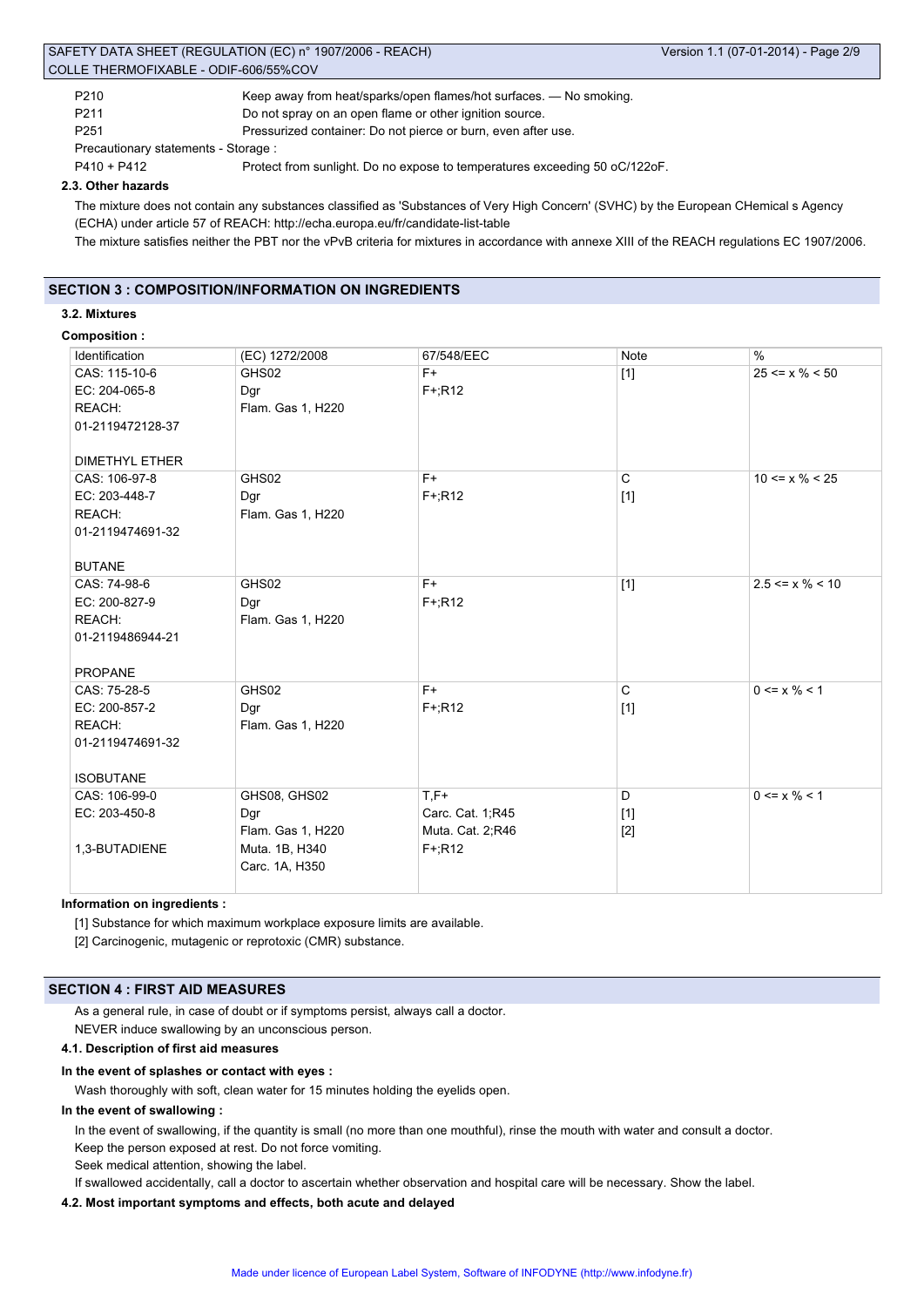#### No data available.

#### **4.3. Indication of any immediate medical attention and special treatment needed**

No data available.

## **SECTION 5 : FIREFIGHTING MEASURES**

#### Flammable.

Chemical powders, carbon dioxide and other extinguishing gas are suitable for small fires.

#### **5.1. Extinguishing media**

Keep packages near the fire cool, to prevent pressurised containers from bursting.

#### **Suitable methods of extinction**

- In the event of a fire, use :
- sprayed water or water mist

- water with AFFF (Aqueous Film Forming Foam) additive

Prevent the effluent of fire-fighting measures from entering drains or waterways.

#### **Unsuitable methods of extinction**

In the event of a fire, do not use :

- water jet

#### **5.2. Special hazards arising from the substance or mixture**

A fire will often produce a thick black smoke. Exposure to decomposition products may be hazardous to health.

Do not breathe in smoke.

In the event of a fire, the following may be formed :

- carbon monoxide (CO)
- carbon dioxide (CO2)

## **5.3. Advice for firefighters**

Due to the toxicity of the gas emitted on thermal decomposition of the products, fire-fighting personnel are to be equipped with autonomous insulating breathing apparatus.

#### **SECTION 6 : ACCIDENTAL RELEASE MEASURES**

#### **6.1. Personal precautions, protective equipment and emergency procedures**

Consult the safety measures listed under headings 7 and 8.

## **For non first aid worker**

Because of the organic solvents contained in the mixture, eliminate sources of ignition and ventilate the area.

#### **For first aid worker**

First aid workers will be equipped with suitable personal protective equipment (See section 8).

## **6.2. Environmental precautions**

Contain and control the leaks or spills with non-combustible absorbent materials such as sand, earth, vermiculite, diatomaceous earth in drums for waste disposal.

Prevent any material from entering drains or waterways.

## **6.3. Methods and material for containment and cleaning up**

#### Clean preferably with a detergent, do not use solvents.

#### **6.4. Reference to other sections**

No data available.

## **SECTION 7 : HANDLING AND STORAGE**

Requirements relating to storage premises apply to all facilities where the mixture is handled.

#### **7.1. Precautions for safe handling**

Always wash hands after handling.

Remove and wash contaminated clothing before re-using.

Ensure that there is adequate ventilation, especially in confined areas.

#### **Fire prevention :**

Handle in well-ventilated areas.

Vapours are heavier than air. They can spread along the ground and form mixtures that are explosive with air.

Prevent the formation of flammable or explosive concentrations in air and avoid vapor concentrations higher than the occupational exposure limits.

Do not spray on a naked flame or any incandescent material.

Do not pierce or burn, even after use.

Use the mixture in premises free of naked flames or other sources of ignition and ensure that electrical equipment is suitably protected.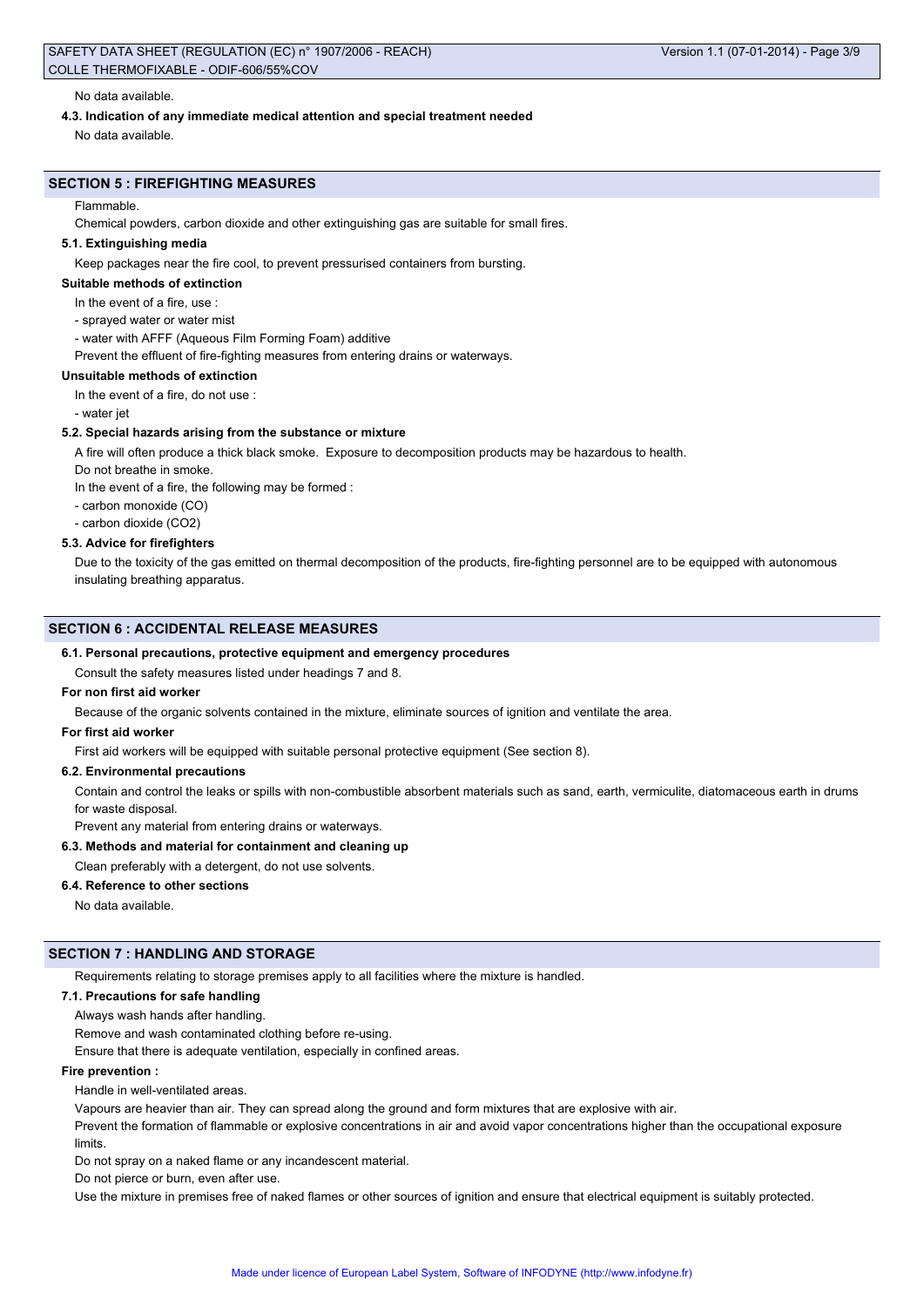## SAFETY DATA SHEET (REGULATION (EC) n° 1907/2006 - REACH) COLLE THERMOFIXABLE - ODIF-606/55%COV

Keep packages tightly closed and away from sources of heat, sparks and naked flames. Do not use tools which may produce sparks. Do not smoke.

# Prevent access by unauthorised personnel. **Recommended equipment and procedures :**

For personal protection, see section 8.

Observe precautions stated on label and also industrial safety regulations.

Do not breathe in aerosols.

Packages which have been opened must be reclosed carefully and stored in an upright position.

## **Prohibited equipment and procedures :**

No smoking, eating or drinking in areas where the mixture is used.

#### **7.2. Conditions for safe storage, including any incompatibilities**

No data available.

#### **Storage**

Keep out of reach of children.

Keep the container tightly closed in a dry, well-ventilated place.

Keep away from all sources of ignition - do not smoke.

Keep well away from all sources of ignition, heat and direct sunlight.

The floor must be impermeable and form a collecting basin so that, in the event of an accidental spillage, the liquid cannot spread beyond this area.

Pressurised container: protect from sunlight and do not expose to temperatures exceeding 50°C.

## **Packaging**

Always keep in packaging made of an identical material to the original.

## **7.3. Specific end use(s)**

No data available.

## **SECTION 8 : EXPOSURE CONTROLS/PERSONAL PROTECTION**

#### **8.1. Control parameters**

## **Occupational exposure limits :**

- European Union (2009/161/EU, 2006/15/EC, 2000/39/EC, 98/24/EC)

|            | Larepour Union (2000) TO ITLO, 2000) TOILO, 2000/00/LO, 00/24/LO)                                       |            |                |                          |            |  |
|------------|---------------------------------------------------------------------------------------------------------|------------|----------------|--------------------------|------------|--|
| CAS        | VME-mg/m3:                                                                                              | VME-ppm:   | $VLE-mg/m3$ :  | $VLE-ppm$ :              | Notes:     |  |
| 115-10-6   | 1920                                                                                                    | 1000       |                |                          |            |  |
|            | - ACGIH TLV (American Conference of Governmental Industrial Hygienists, Threshold Limit Values, 2010) : |            |                |                          |            |  |
| CAS        | TWA :                                                                                                   | STEL:      | Ceiling:       | Definition:              | Criteria : |  |
| 106-97-8   | 1000 ppm                                                                                                |            |                |                          |            |  |
| 74-98-6    | 1000 ppm                                                                                                |            |                |                          |            |  |
| 75-28-5    | 1000 ppm                                                                                                |            | $\overline{a}$ | $\overline{\phantom{a}}$ |            |  |
| 106-99-0   | 2 ppm                                                                                                   |            |                |                          |            |  |
|            | - Germany - AGW (BAuA - TRGS 900, 21/06/2010):                                                          |            |                |                          |            |  |
| CAS        | VME:                                                                                                    | VME:       | <b>Excess</b>  | <b>Notes</b>             |            |  |
| 115-10-6   | 1000 ml/m3                                                                                              | 1900 mg/m3 | 8(II)          | <b>DFG</b>               |            |  |
| 106-97-8   | 1000 ml/m3                                                                                              | 2400 mg/m3 | 4(II)          | <b>DFG</b>               |            |  |
| 74-98-6    | 1000 ml/m3                                                                                              | 1800 mg/m3 | 4(II)          | <b>DFG</b>               |            |  |
| 75-28-5    | 1000 ml/m3                                                                                              | 2400 mg/m3 | 4(II)          | <b>DFG</b>               |            |  |
|            | - Belgium (Order of 19/05/2009, 2010):                                                                  |            |                |                          |            |  |
| CAS        | TWA:                                                                                                    | STEL:      | Ceiling:       | Definition:              | Criteria:  |  |
| 115-10-6   | 1000 ppm                                                                                                |            |                |                          |            |  |
| 106-97-8   | 800 ppm                                                                                                 |            |                |                          |            |  |
| 106-99-0   | 2 ppm                                                                                                   |            |                |                          |            |  |
|            | - France (INRS - ED984 : 2008) :                                                                        |            |                |                          |            |  |
| <b>CAS</b> | VME-ppm:                                                                                                | VME-mg/m3: | $VLE-ppm$ :    | VLE-mg/m3:               | Notes:     |  |
| 115-10-6   | 1000                                                                                                    | 1920       |                |                          |            |  |
| 106-97-8   | 800                                                                                                     | 1900       |                |                          |            |  |
|            | - UK / WEL (Workplace exposure limits, EH40/2005, 2007) :                                               |            |                |                          |            |  |
| CAS        | TWA:                                                                                                    | STEL:      | Ceiling:       | Definition:              | Criteria:  |  |
| 115-10-6   | $400$ ppm                                                                                               | 500 ppm    |                |                          |            |  |
| 106-97-8   | 600 ppm                                                                                                 | 750 ppm    | $\blacksquare$ |                          |            |  |
| 106-99-0   | 10 ppm                                                                                                  |            |                |                          |            |  |

#### **8.2. Exposure controls**

**Personal protection measures, such as personal protective equipment**

Pictogram(s) indicating the obligation of wearing personal protective equipment (PPE) :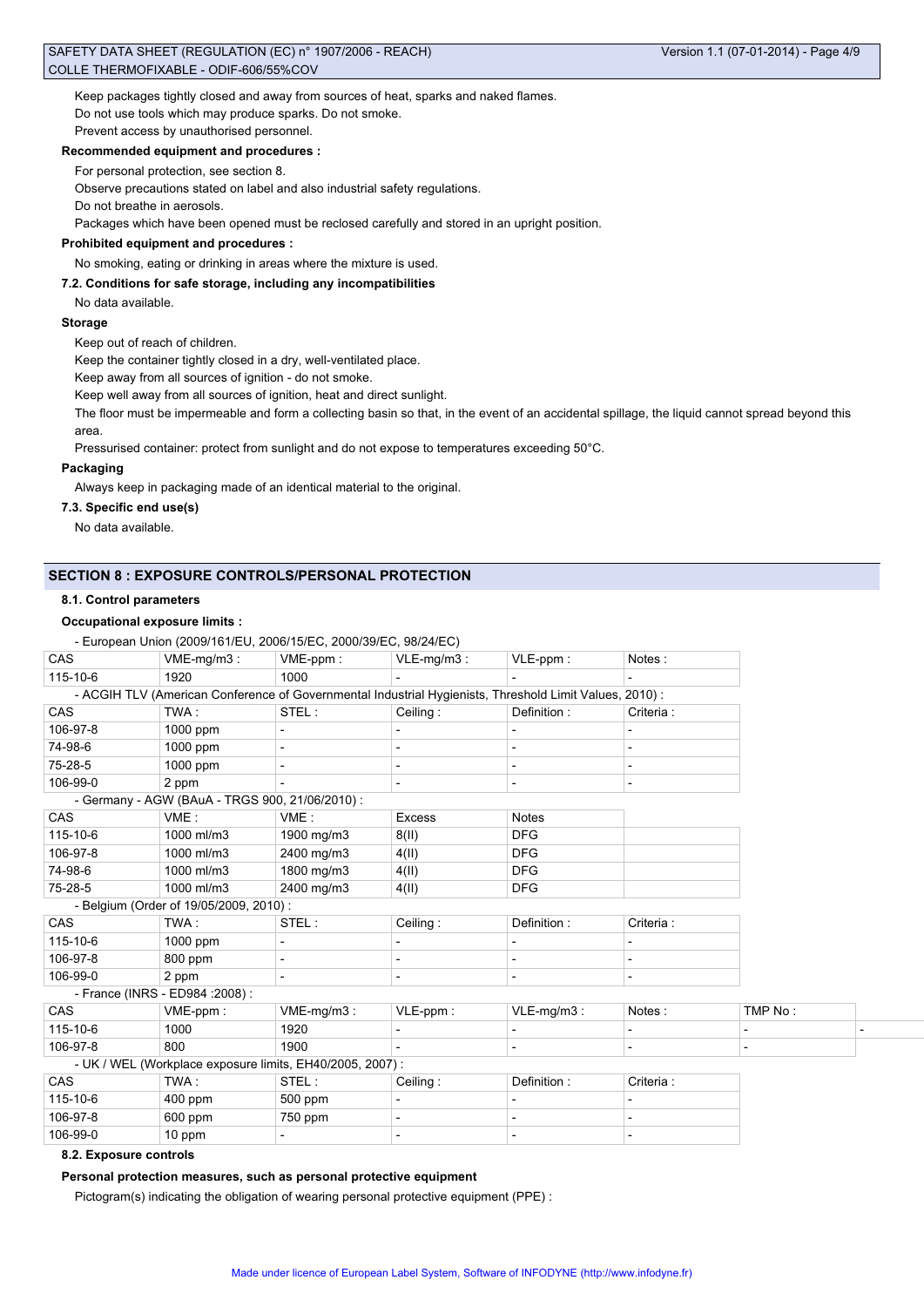

Use personal protective equipment that is clean and has been properly maintained. Store personal protective equipment in a clean place, away from the work area. Never eat, drink or smoke during use. Remove and wash contaminated clothing before re-using. Ensure that there is adequate ventilation, especially in confined areas.

## **- Eye / face protection**

Avoid contact with eyes.

Use eye protectors designed to protect against liquid splashes

Before handling, wear safety goggles in accordance with standard EN166.

#### **- Hand protection**

Use suitable protective gloves that are resistant to chemical agents in accordance with standard EN374.

Gloves must be selected according to the application and duration of use at the workstation.

Protective gloves need to be selected according to their suitability for the workstation in question : other chemical products that may be handled, necessary physical protections (cutting, pricking, heat protection), level of dexterity required.

Type of gloves recommended :

- Butyl Rubber (Isobutylene-isoprene copolymer)

Recommended properties :

- Impervious gloves in accordance with standard EN374

**- Body protection**

Work clothing worn by personnel shall be laundered regularly.

After contact with the product, all parts of the body that have been soiled must be washed.

# **SECTION 9 : PHYSICAL AND CHEMICAL PROPERTIES**

## **9.1. Information on basic physical and chemical properties**

| Physical state:                                        | Fluid liquid.             |  |  |  |  |
|--------------------------------------------------------|---------------------------|--|--|--|--|
|                                                        | Spray.                    |  |  |  |  |
| Important health, safety and environmental information |                           |  |  |  |  |
| $pH$ :                                                 | Not relevant.             |  |  |  |  |
| Vapour pressure (50°C):                                | Below 110 kPa (1.10 bar). |  |  |  |  |
| Density:                                               | < 1                       |  |  |  |  |
| Water solubility:                                      | Insoluble.                |  |  |  |  |
| % VOC:                                                 | 54.71                     |  |  |  |  |
| Chemical combustion heat:                              | Not specified.            |  |  |  |  |
| Inflammation time:                                     | Not specified.            |  |  |  |  |
| Deflagration density:                                  | Not specified.            |  |  |  |  |
| Inflammation distance:                                 | Not specified.            |  |  |  |  |
| Flame height :                                         | Not specified.            |  |  |  |  |
| Flame duration :                                       | Not specified.            |  |  |  |  |
| .                                                      |                           |  |  |  |  |

**9.2. Other information**

No data available.

# **SECTION 10 : STABILITY AND REACTIVITY**

#### **10.1. Reactivity**

No data available.

#### **10.2. Chemical stability**

This mixture is stable under the recommended handling and storage conditions in section 7.

#### **10.3. Possibility of hazardous reactions**

When exposed to high temperatures, the mixture can release hazardous decomposition products, such as carbon monoxide and dioxide, fumes and nitrogen oxide.

#### **10.4. Conditions to avoid**

Any apparatus likely to produce a flame or to have a metallic surface at high temperature (burners, electric arcs, furnaces etc.) must not be allowed on the premises.

Avoid :

- heating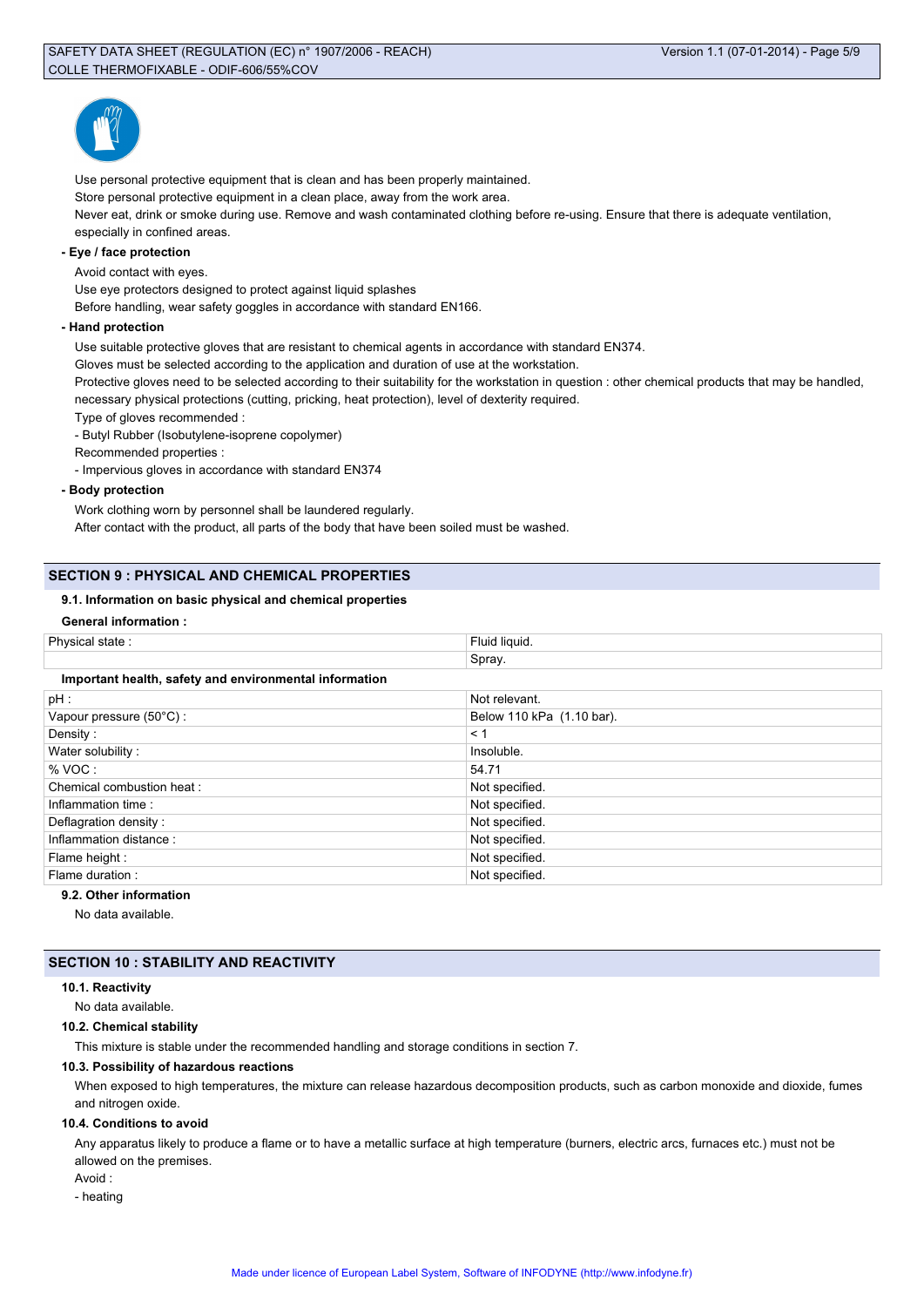## SAFETY DATA SHEET (REGULATION (EC) n° 1907/2006 - REACH) COLLE THERMOFIXABLE - ODIF-606/55%COV

#### - heat

**10.5. Incompatible materials**

Keep away from :

- oxidising agents

#### **10.6. Hazardous decomposition products**

The thermal decomposition may release/form :

- carbon monoxide (CO)

- carbon dioxide (CO2)

# **SECTION 11 : TOXICOLOGICAL INFORMATION**

#### **11.1. Information on toxicological effects**

Exposure to vapours from solvents in the mixture in excess of the stated occupational exposure limit may result in adverse health effects such as mucous membrane and respiratory system irritation and adverse effects on kidney, liver and central nervous system. Symptoms produced will include headaches, numbness, dizziness, fatigue, muscular asthenia and, in extreme cases, loss of consciousness. Repeated or prolonged contact with the mixture may cause removal of natural oil from the skin resulting in non-allergic contact dermatitis and absorption through the skin.

Splashes in the eyes may cause irritation and reversible damage

#### **11.1.1. Substances**

## **Acute toxicity :**

| ISOBUTANE (CAS: 75-28-5)       |                                   |
|--------------------------------|-----------------------------------|
| Inhalation route:              | $LC50 = 658$ mg/<br>Species: Rat  |
| BUTANE (CAS: 106-97-8)         |                                   |
| Inhalation route:              | $LC50 = 658$ mg/<br>Species: Rat  |
| DIMETHYL ETHER (CAS: 115-10-6) |                                   |
| Inhalation route:              | $LC50 = 312$ mg/l<br>Species: Rat |

#### **11.1.2. Mixture**

No toxicological data available for the mixture.

# **SECTION 12 : ECOLOGICAL INFORMATION**

## **12.1. Toxicity**

| 12.1.1. Substances     |
|------------------------|
| BUTANE (CAS: 106-97-8) |
| Fish toxicity:         |

Crustacean toxicity : EC50 = 14.22 mg/l

DIMETHYL ETHER (CAS: 115-10-6) Fish toxicity : LC50 > 4000 mg/l

 $LC50 = 24.11$  mg/l Duration of exposure : 96 h

Species : Daphnia magna Duration of exposure : 48 h

Species : Poecilia reticulata Duration of exposure : 96 h

Crustacean toxicity : EC50 = 755.449 mg/l Species : Daphnia magna Duration of exposure : 48 h

## **12.1.2. Mixtures**

No aquatic toxicity data available for the mixture.

## **12.2. Persistence and degradability**

## **12.2.1. Substances**

BUTANE (CAS: 106-97-8)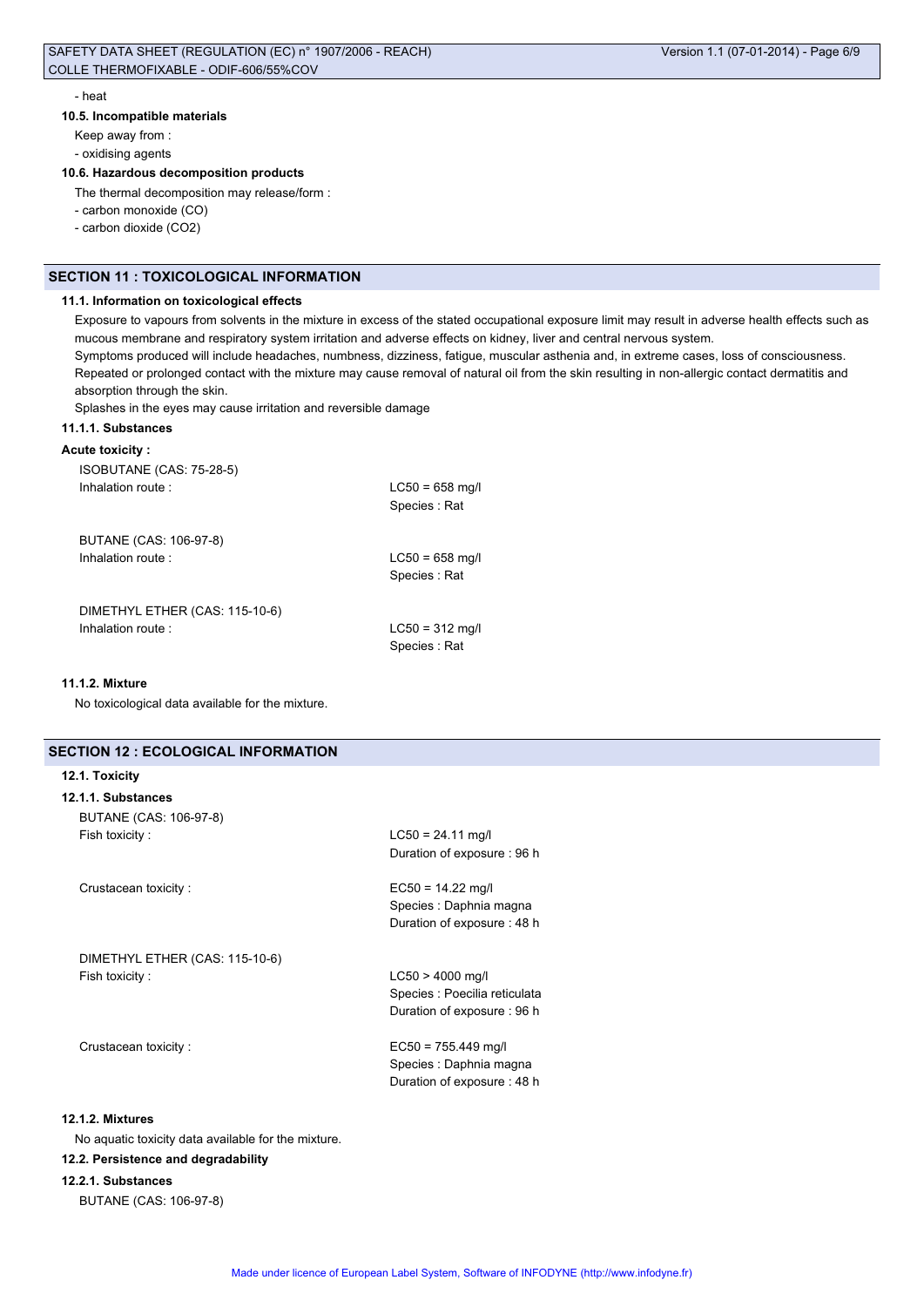| SAFETY DATA SHEET (REGULATION (EC) n° 1907/2006 - REACH)<br>COLLE THERMOFIXABLE - ODIF-606/55%COV |                                                                                              | Version 1.1 (07-01-2014) - Page 7/9 |  |  |
|---------------------------------------------------------------------------------------------------|----------------------------------------------------------------------------------------------|-------------------------------------|--|--|
| Biodegradability:                                                                                 | no degradability data is available, the substance is considered as not<br>degrading quickly. |                                     |  |  |
| DIMETHYL ETHER (CAS: 115-10-6)                                                                    |                                                                                              |                                     |  |  |
| Biodegradability:                                                                                 | no degradability data is available, the substance is considered as not<br>degrading quickly. |                                     |  |  |
| 12.3. Bioaccumulative potential                                                                   |                                                                                              |                                     |  |  |
| 12.3.1. Substances                                                                                |                                                                                              |                                     |  |  |
| BUTANE (CAS: 106-97-8)                                                                            |                                                                                              |                                     |  |  |
| Octanol/water partition coefficient :                                                             | $log Koe < 3$ .                                                                              |                                     |  |  |
| DIMETHYL ETHER (CAS: 115-10-6)                                                                    |                                                                                              |                                     |  |  |
| Octanol/water partition coefficient :                                                             | $log Koe = 0.18$                                                                             |                                     |  |  |
| 12.4. Mobility in soil                                                                            |                                                                                              |                                     |  |  |
| No data available.                                                                                |                                                                                              |                                     |  |  |
| 12.5. Results of PBT and vPvB assessment                                                          |                                                                                              |                                     |  |  |
| No data available.                                                                                |                                                                                              |                                     |  |  |
| 12.6. Other adverse effects                                                                       |                                                                                              |                                     |  |  |
| No data available.                                                                                |                                                                                              |                                     |  |  |
| German regulations concerning the classification of hazards for water (WGK) :                     |                                                                                              |                                     |  |  |
| WGK 1 (VwVwS vom 27/07/2005, KBws): Slightly hazardous for water.                                 |                                                                                              |                                     |  |  |

# **SECTION 13 : DISPOSAL CONSIDERATIONS**

Proper waste management of the mixture and/or its container must be determined in accordance with Directive 2008/98/EC.

### **13.1. Waste treatment methods**

Do not pour into drains or waterways.

# **Waste :**

Waste management is carried out without endangering human health, without harming the environment and, in particular without risk to water, air, soil, plants or animals.

Recycle or dispose of waste in compliance with current legislation, preferably via a certified collector or company.

Do not contaminate the ground or water with waste, do not dispose of waste into the environment.

#### **Soiled packaging :**

Empty container completely. Keep label(s) on container. Give to a certified disposal contractor.

# **SECTION 14 : TRANSPORT INFORMATION**

Transport product in compliance with provisions of the ADR for road, RID for rail, IMDG for sea and ICAO/IATA for air transport (ADR 2013 - IMDG 2012 - ICAO/IATA 2013).

# **14.1. UN number**

1950

# **14.2. UN proper shipping name**

UN1950=AEROSOLS, flammable

# **14.3. Transport hazard class(es)**

- Classification :



2.1

**14.4. Packing group**

```
14.5. Environmental hazards
```
-

-

**14.6. Special precautions for user**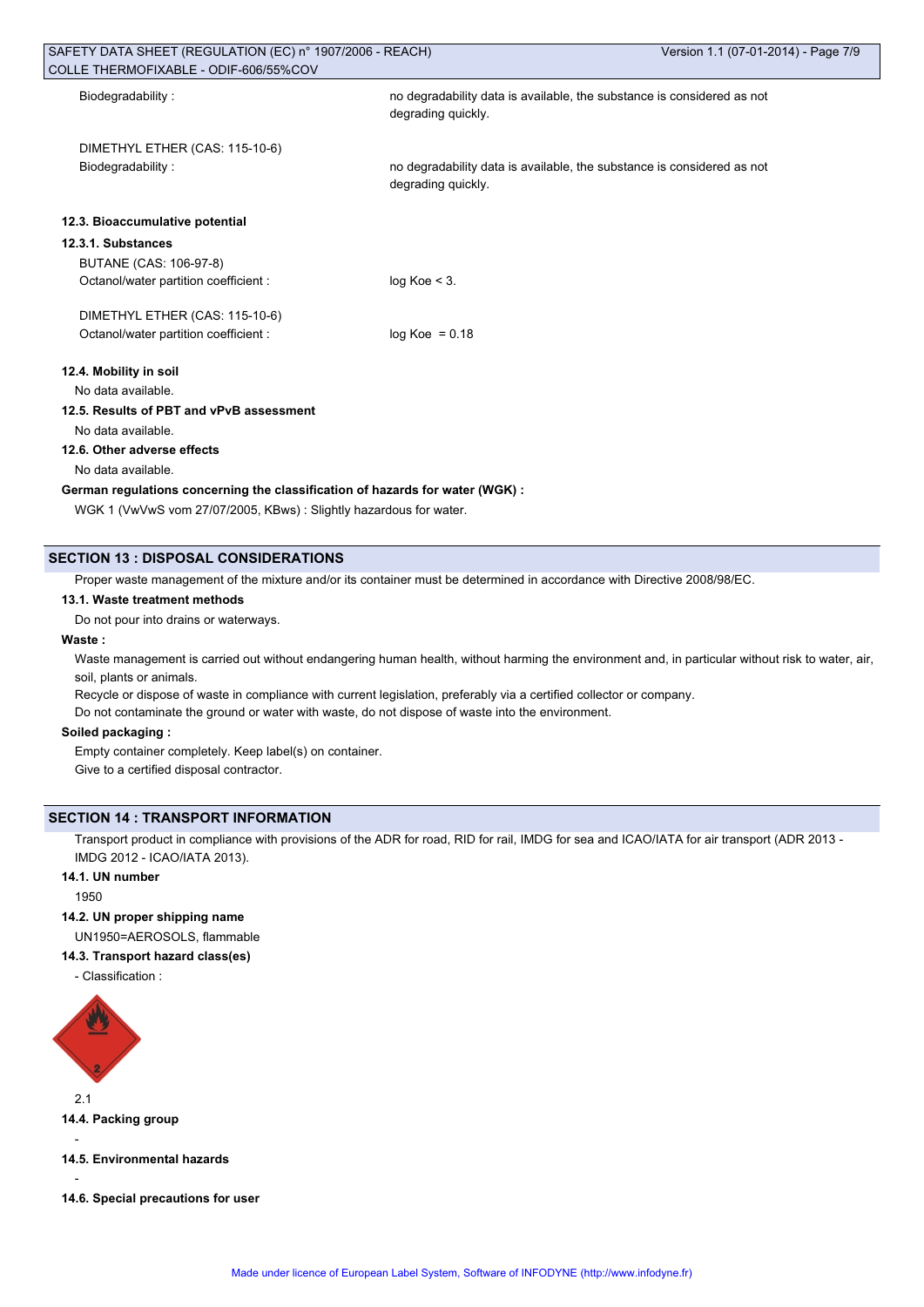# SAFETY DATA SHEET (REGULATION (EC) n° 1907/2006 - REACH) COLLE THERMOFIXABLE - ODIF-606/55%COV

| ADR/RID     | Class | Code                     | Pack gr.                 | Label    | Ident.                   | LQ                           | Provis.                  | EQ                             | Cat.           | Tunnel |
|-------------|-------|--------------------------|--------------------------|----------|--------------------------|------------------------------|--------------------------|--------------------------------|----------------|--------|
|             | 2     | 5F                       | $\overline{\phantom{0}}$ | 2.1      | $\overline{\phantom{0}}$ | 1 <sub>L</sub>               | 190 327<br>344 625       | E <sub>0</sub>                 | 2              | D      |
| <b>IMDG</b> | Class | 2°Label                  | Pack gr.                 | LQ       | <b>EMS</b>               | Provis.                      | EQ                       |                                |                |        |
|             | 2.1   | See SP63                 | $\overline{\phantom{0}}$ | SP277    | $F-D$ , S-U              | 63 190<br>277 327<br>344 959 | E <sub>0</sub>           |                                |                |        |
| <b>IATA</b> | Class | 2°Label                  | Pack gr.                 | Passager | Passager                 | Cargo                        | Cargo                    | note                           | EQ             |        |
|             | 2.1   | $\overline{\phantom{a}}$ | $\overline{\phantom{0}}$ | 203      | 75 kg                    | 203                          | 150 kg                   | A145 A167<br>A145 A167<br>A802 | E <sub>0</sub> |        |
|             | 2.1   | $\overline{\phantom{a}}$ | $\overline{\phantom{a}}$ | Y203     | 30 kg G                  | $\overline{\phantom{0}}$     | $\overline{\phantom{0}}$ | A145 A167<br>A802              | E <sub>0</sub> |        |

For limited quantities, see part 2.7 of the OACI/IATA and chapter 3.4 of the ADR and IMDG. For excepted quantities, see part 2.6 of the OACI/IATA and chapter 3.5 of the ADR and IMDG.

#### **14.7. Transport in bulk according to Annex II of MARPOL73/78 and the IBC Code**

No data available.

## **SECTION 15 : REGULATORY INFORMATION**

## **15.1. Safety, health and environmental regulations/legislation specific for the substance or mixture**

#### **- Classification and labelling information included in section 2:**

- The following regulations have been used:
- Directive 67/548/EEC and its adaptations
- Directive 1999/45/EC and its adaptations
- Directive 75/734/CEE modified by directive 2013/10/UE
- Regulation EC 1272/2008 modified by regulation EC 618/2012
- EU Regulation No. 1272/2008 amended by EU Regulation No. 758/2013.
- **Container information:**

No data available.

**- Particular provisions :**

No data available.

- **German regulations concerning the classification of hazards for water (WGK) :** WGK 1 (VwVwS vom 27/07/2005, KBws) : Slightly hazardous for water.
- **Swiss ordinance on the incentive tax on volatile organic compounds :**

| 115-10-6                         | éther diméthylique (oxyde de diméthyle)          |
|----------------------------------|--------------------------------------------------|
| 75-28-5                          | 2-méthylpropane (alcool isobutylique, isobutane) |
| 106-97-8                         | n-butane                                         |
| 74-98-6                          | propane                                          |
| I5 2. Chamical esfaty secacemant |                                                  |

#### **15.2. Chemical safety**

No data available.

# **SECTION 16 : OTHER INFORMATION**

Since the user's working conditions are not known by us, the information supplied on this safety data sheet is based on our current level of knowledge and on national and community regulations.

The mixture must not be used for other uses than those specified in section 1 without having first obtained written handling instructions. It is at all times the responsibility of the user to take all necessary measures to comply with legal requirements and local regulations. The information in this safety data sheet must be regarded as a description of the safety requirements relating to the mixture and not as a guarantee of the properties thereof.

#### **In compliance with directives 67/548/EEC, 1999/45/EC and their amendments.**

Hazard symbols :



Extremely flammable

Risk phrase : Safety phrase :

R 12 Extremely flammable.